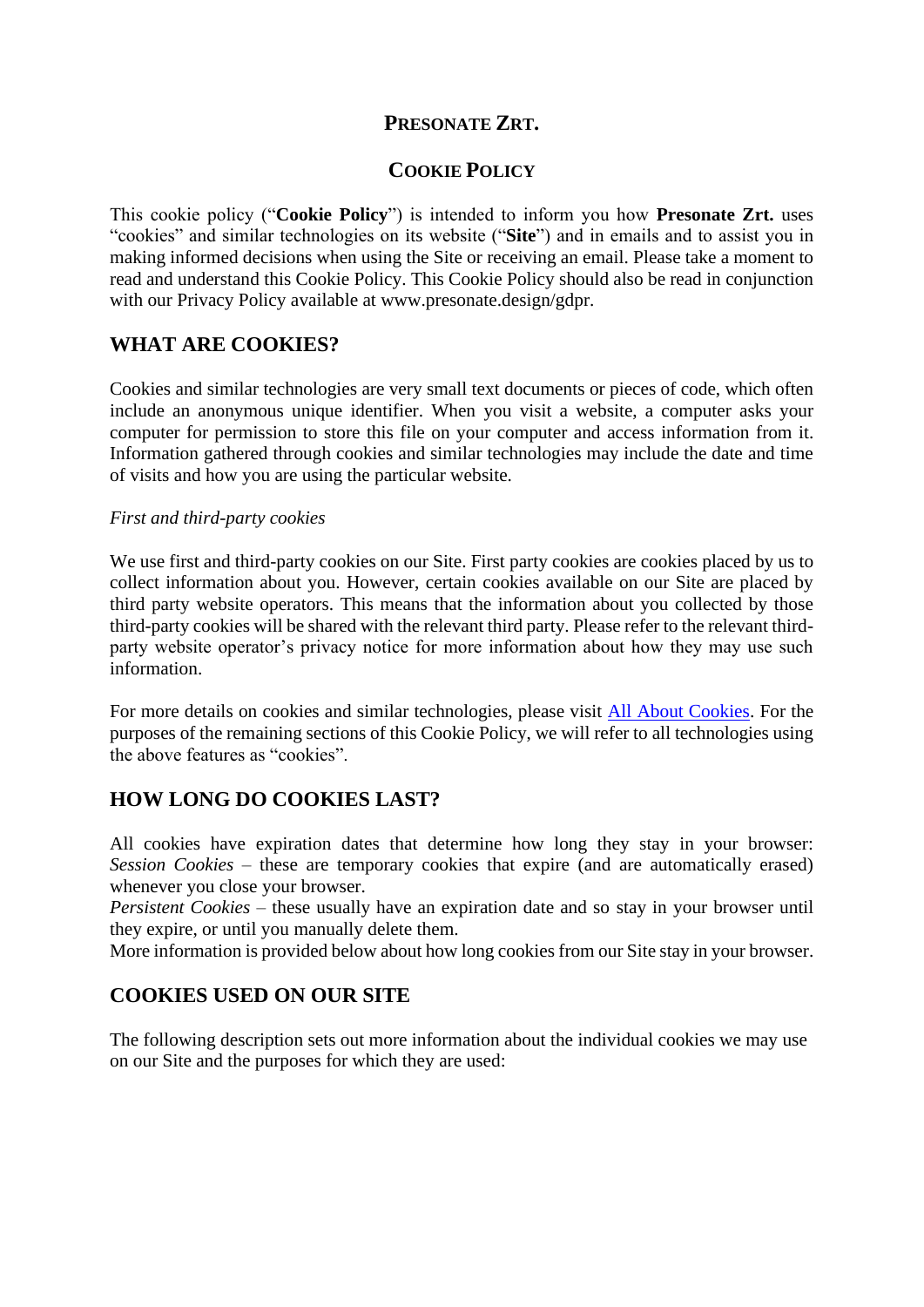| <b>Name</b>             | Data                                                                                              | <b>Purpose</b>                                                       | <b>Duration</b> | <b>Cookie Type</b> |
|-------------------------|---------------------------------------------------------------------------------------------------|----------------------------------------------------------------------|-----------------|--------------------|
| <b>XSRF-TOKEN</b>       | Generated ID                                                                                      | Used for security reasons                                            | Session         | Essential          |
| hs                      | Generrated ID                                                                                     | Used for security reasons                                            | Session         | Essential          |
| sySession               | Generated ID, This<br>Identifies unique visitors<br>and tracks a visitor's<br>sessions on a site. | Used in connection with user<br>login                                | 2 years         | Essential          |
| SSR-caching             | Technical identification                                                                          | Used to indicate the system<br>from which the site was<br>rendered   | 1 minute        | Essential          |
| wixCIDX                 | Technical identification                                                                          | Used for system<br>monitoring/debugging                              | 3 months        | Essential          |
| wix browser sess        | Technical identification                                                                          | Used for system<br>monitoring/debugging                              | session         | Essential          |
| consent-policy          | User Activity                                                                                     | Used for cookie banner<br>parameters                                 | 12 months       | Essential          |
| smSession               | Activity, Contact<br>Information                                                                  | Used to identify logged in<br>site members                           | Session         | Essential          |
| TS*                     | Security identifyer                                                                               | Used for security and anti-<br>fraud reasons                         | Session         | Essential          |
| bSession                | Technical identification                                                                          | Used for system<br>effectiveness measurement                         | 30 minutes      | Essential          |
| fedops.logger.sessionId | Technical identification                                                                          | Used for<br>stability/effectiveness<br>measurement                   | 12 months       | Essential          |
| wixLanguage             | Activity, Settings, Website<br>preference                                                         | Used on multilingual<br>websites to save user<br>language preference | 12 months       | Functional         |

# **COOKIE CATEGORIES**

### **Strictly necessary cookies**

Strictly necessary cookies are essential in order to enable you to move around the Site and use its features and for security reasons.

### **Functional cookies**

Functional cookies collect information about how visitors use our Site, for instance which pages visitors go to most often, and if they get error messages from web pages. These cookies do not collect information that specifically identifies a visitor. All information that these cookies collect is aggregated and therefore anonymous. It is only used to improve how the Site works. Functional cookies only collect information about the Site usage for our benefit as the Site operator.

### **Convenience cookies**

Convenience cookies allow us to display or send personalized content and advertisements to you by analyzing your use of the site, and to improve our services by using the analysis. These cookies allow our Site to remember choices you make while browsing. For instance, we may store your geographic location in a cookie to ensure that we show you our website localized for your area. We may also remember preferences such as text size, fonts, and other customizable site elements.

### **Configuration of cookie settings**

You may refuse the use of cookies at any point in time, either when you start navigating the Site or after having first accepted the cookies. You may also configure your browser settings to